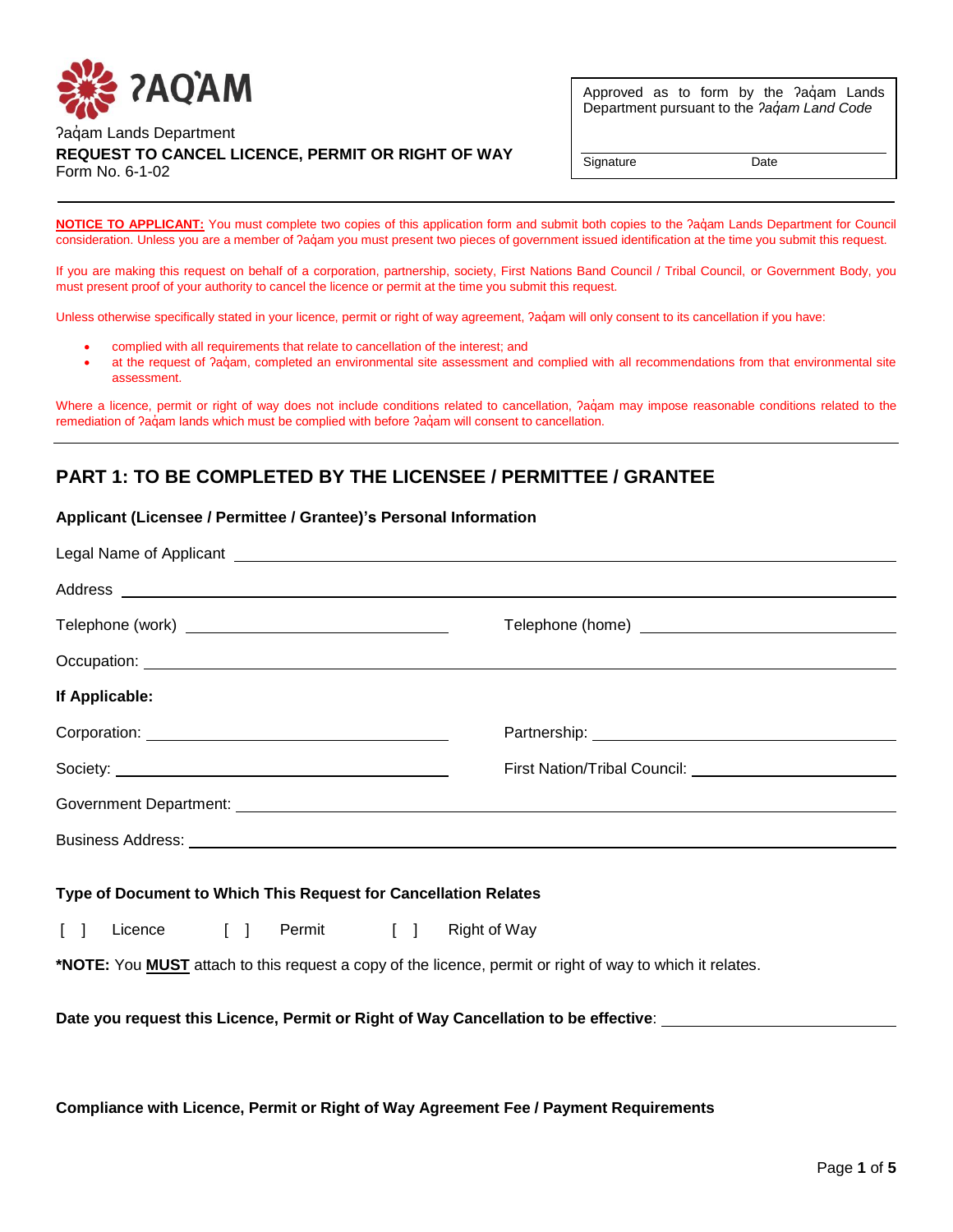Have you fully paid to ?aq´am all payments that are due to ?aq´am under the licence, permit or right of way to which this request relates?

[ ] Yes [ ] No

**\*NOTE**: If you have ticked "No" above, you **MUST** include in this application full payment for all outstanding payments that are due to  $2a\ddot{q}$ am under the licence, permit or right of way agreement.

Have you completed all requirements in the licence, permit or right of way agreement relating to its cancellation?

[ ] Yes [ ] No

**\*NOTE**: If you have ticked "No" above, ʔaq̓ am will not approve the cancellation of your licence, permit or right of way until such requirements are completed and proof of their completion is provided to ?aq̊am.

## **PART 2: TO BE COMPLETED BY THE LANDS DEPARTMENT**

#### **Receipt of Request**

Date Form Received: Time Form Received:

Form Received By:

View two pieces of the applicant's government issued identification, photocopy them and attach copies of them to this form:

| $\Box$                                          |        |                                                                                                                                                                                                                               |
|-------------------------------------------------|--------|-------------------------------------------------------------------------------------------------------------------------------------------------------------------------------------------------------------------------------|
|                                                 | $\Box$ |                                                                                                                                                                                                                               |
| $\Box$                                          |        |                                                                                                                                                                                                                               |
| $\Box$                                          |        |                                                                                                                                                                                                                               |
| $\left\lceil \left  \cdot \right  \right\rceil$ |        | Other (specify): the contract of the contract of the contract of the contract of the contract of the contract of the contract of the contract of the contract of the contract of the contract of the contract of the contract |

It is the opinion of the person at the Lands Department who received this request, that the person represented in the two pieces of government issued identification set out above are a likely representation of the person making this request.

[ ] Yes [ ] No

#### **Declaration of Lands Department Personnel**

I have verified that the applicant has the authority to make this request.

[ ] Yes [ ] No

I have verified that all payments due to ?aquam under the licence, permit or right of way agreement to which this request relates have been made and that there are no outstanding payments.

[ ] Yes [ ] No

I have verified that the licencee, permittee or grantee to which this request relates has complied with all requirements of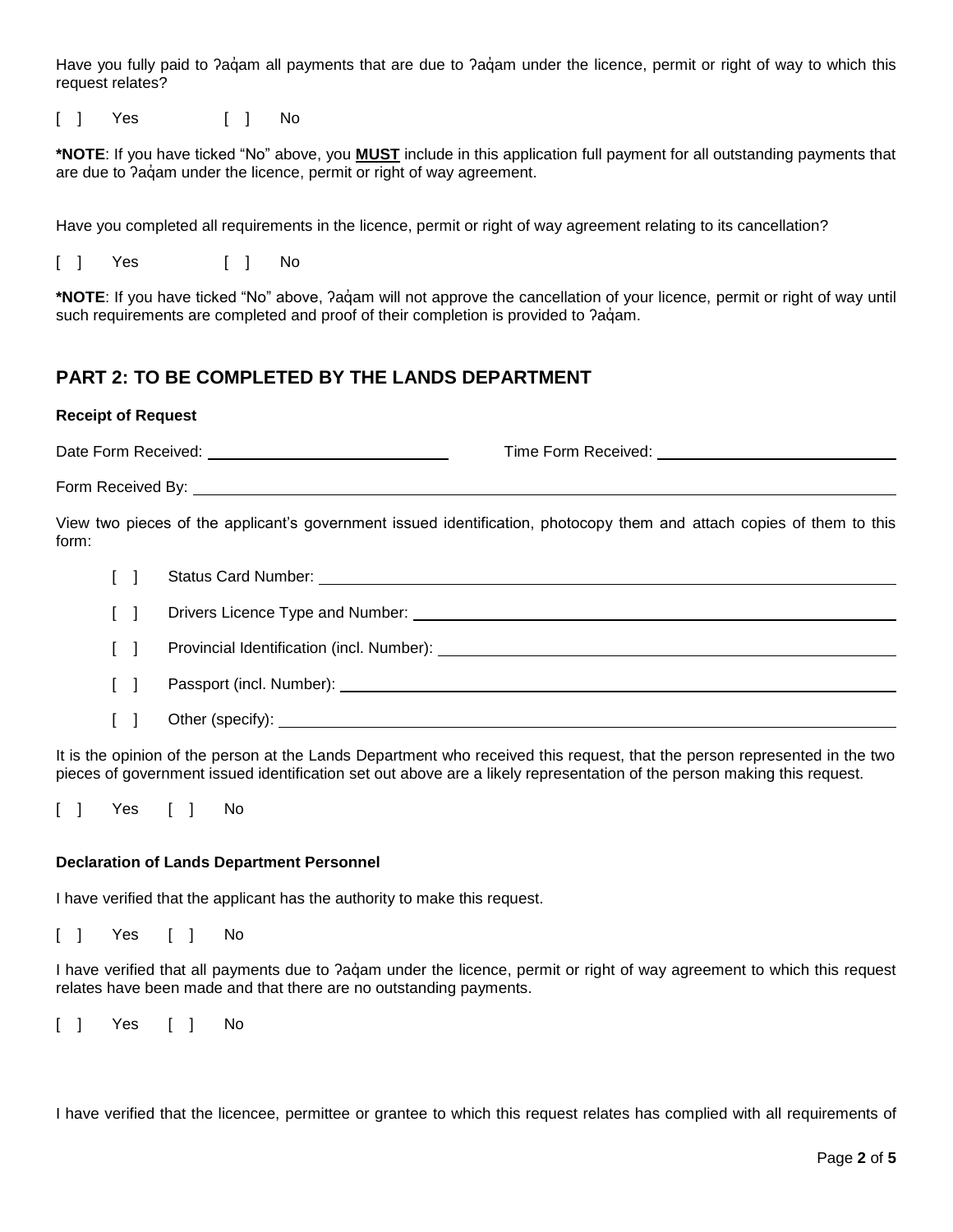their licence, permit or right of way agreement in relation to cancellation and remediation of those ?agam lands to which their licence, permit or right of way agreement relates.

[ ] Yes [ ] No

I have completed a search of the Indian Lands Registry System and the First Nations Land Register, and it is my opinion that (\**tick as many boxes as are applicable*):

[ ] the cancellation of this licence, permit or right of way agreement will adversely affect an interest in community lands held by a third party.

[ ] the cancellation of this licence, permit or right of way agreement will not adversely affect an interest in community lands held by a third party.

[ ] the cancellation of this licence, permit or right of way agreement will adversely affect a claim against, or interest in, community lands held by ?aqam.

[ ] the cancellation of this licence, permit or right of way agreement will not adversely affect a claim against, or interest in, community lands held by ?aqam.

Comments: University of the Comments: University of the Comments: University of the Comments: University of the Comments of the Comments of the Comments of the Comments of the Comments of the Comments of the Comments of th

I have referred to Policies 9-1 and 9-2 in the ?agam Lands Management Manual and I am of the opinion that all environmental requirements related to the cancellation of the licence, permit or right of way agreement to which this request relates have been complied with.

[ ] Yes [ ] No

I recommend that: (*Choose one of the following options only*)

[ ] Council consent to the cancellation of the licence, permit or right of way agreement to which this request relates, and I have attached two copies of a band council resolution for your consideration;

#### **OR**

[ ] Council consent to the cancellation of the licence, permit or right of way agreement to which this request relates conditional on the licensee, permittee or grantee completing the following:

have attached two copies of a band council resolution for your consideration;

,and I

**OR**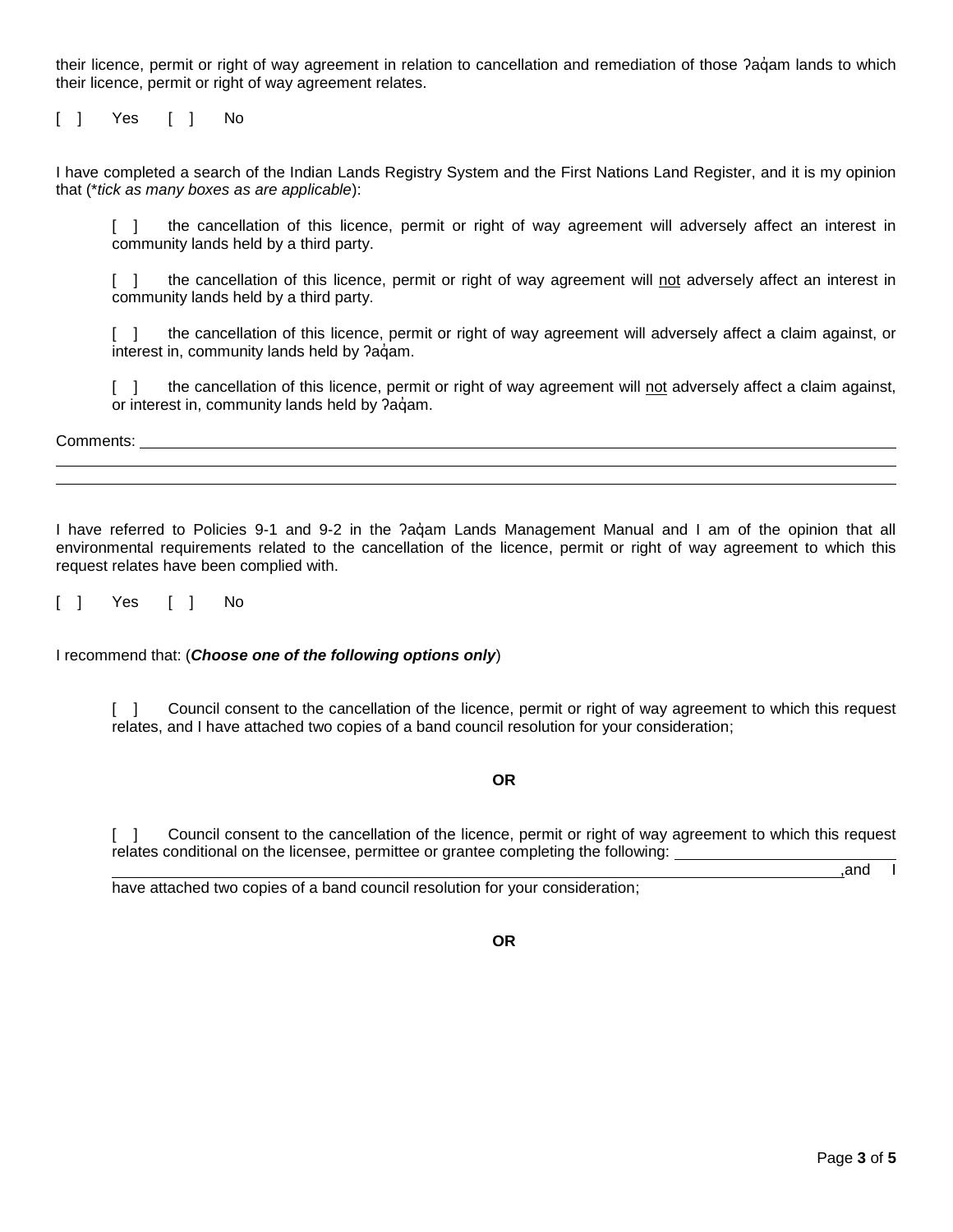[ ] Council deny the cancellation of the licence, permit or right of way agreement to which this request relates for the following reasons:

have attached two copies of a band council resolution for your consideration.

,and I



# **PART 3: TO BE COMPLETED BY LANDS DEPARTMENT (***IF NECESSARY***)**

|                                   | Documentation not received |  |  |  |  |  |
|-----------------------------------|----------------------------|--|--|--|--|--|
|                                   |                            |  |  |  |  |  |
|                                   |                            |  |  |  |  |  |
| $\begin{bmatrix} 1 \end{bmatrix}$ |                            |  |  |  |  |  |
|                                   | Documentation not received |  |  |  |  |  |
|                                   |                            |  |  |  |  |  |
|                                   |                            |  |  |  |  |  |
| $\Box$                            |                            |  |  |  |  |  |
|                                   | Documentation not received |  |  |  |  |  |
|                                   |                            |  |  |  |  |  |
|                                   |                            |  |  |  |  |  |
|                                   |                            |  |  |  |  |  |
|                                   | Documentation not received |  |  |  |  |  |